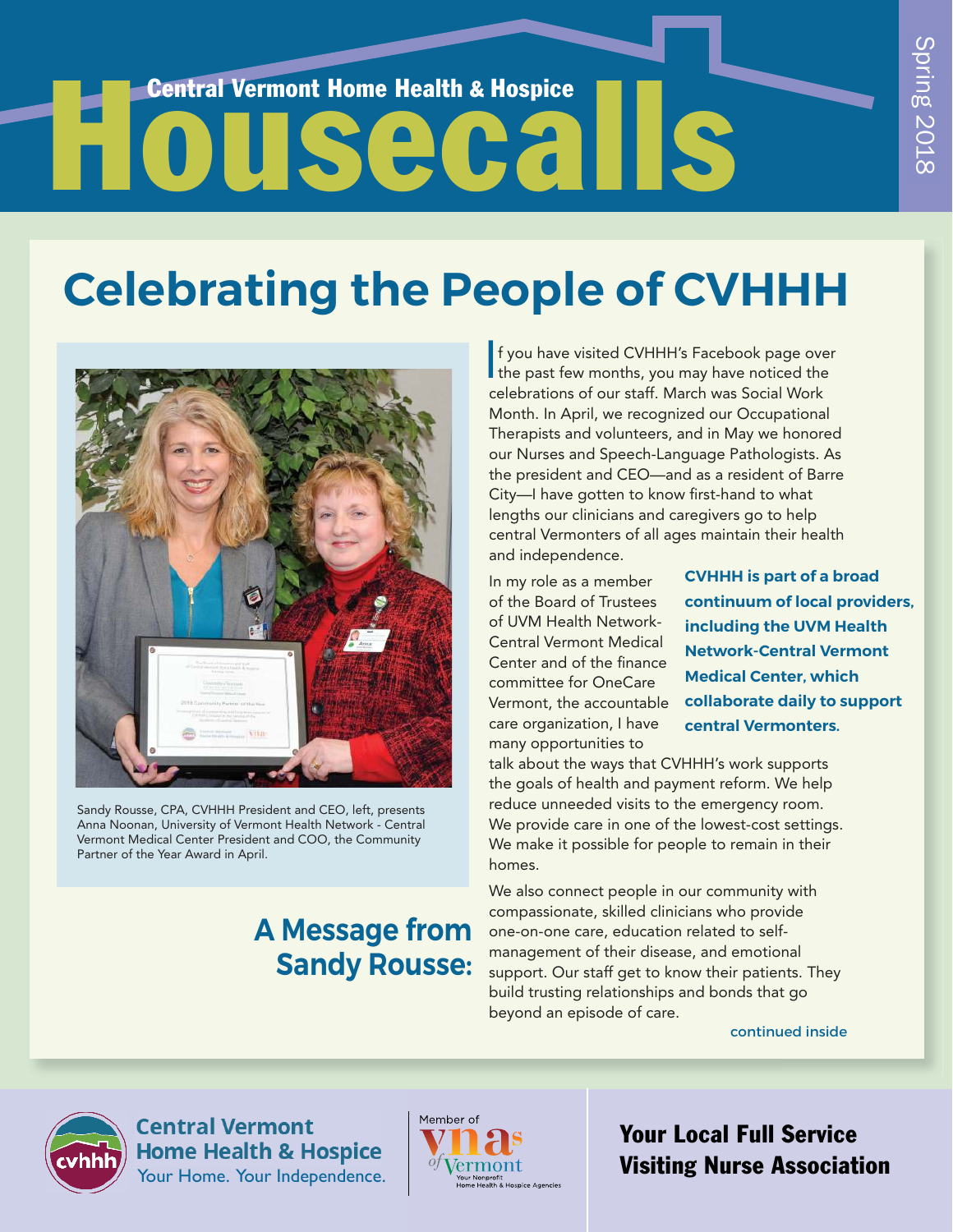#### **CVHHH Housecalls** Spring 2018

## **Support Our Spring Appeal**

e are pleased to welcome Marty and Edie Miller of East Montpelier as Honorary Chairs of our Spring Appeal. Marty and Edie's relationship with CVHHH dates back 35 years, when they called on our then recently introduced Hospice program for support with the death of their son Jonathan. In the years since, the couple has depended on CVHHH for a range of services, including occupational and physical therapy and routine nursing care.

**"We hope that people can relate to our experiences**  and reflect on the value **and importance of CVHHH's services in rural Vermont."**

Marty and Edie have lived and worked in central Vermont for over 40 years. Marty is a member of CVHHH's Finance Committee and previously served on our Board of Directors.

In their letter to Friends of CVHHH, Marty and Edie describe themselves as "homebodies at heart," and they say that they feel lucky to have been able to remain at home when they were sidelined physically or needed rehabilitation care. Marty and Edie express their excitement for the advances that we have made in utilizing technology, like telemonitors, to enhance care at home for high-risk Marty and Edie Miller are Honorary Chairs of the CVHHH Spring Appeal.

In closing their appeal letter, which was mailed to members of the community in early May, Marty and Edie write: "We agreed to share our family's story and to serve as Honorary Chairs of the spring campaign because we hope that people can relate to our experiences and reflect on the value and importance of CVHHH's services in rural Vermont. Home and family are the bedrocks of our community; the presence of a strong CVHHH helps sustain those values."

**To make a secure online donation to our spring appeal, visit us online at www.cvhhh.org/Millers2018**

individuals and to reduce unnecessary hospitalizations and visits to the emergency department.

## **Community Relations & Development Updates**

#### **Save the Dates**

There are many ways to support CVHHH in 2018. Proceeds raised from our two annual fundraising events support the many services that we provide to over 2,500 community members every year. Your contribution, as a sponsor or event attendee, helps us carry out our mission of caring for every central Vermonter at home regardless of ability to pay.

**For information, to purchase tickets, or sponsor, visit www.cvhhh.org/2018events**

**22nd Annual Hospice Memorial Golf Tournament**

June 20, 2018 Country Club of Barre

#### **19th Annual Seasons of Life Fashion Show**

October 26, 2018 Capitol Plaza Hotel & Conference Center

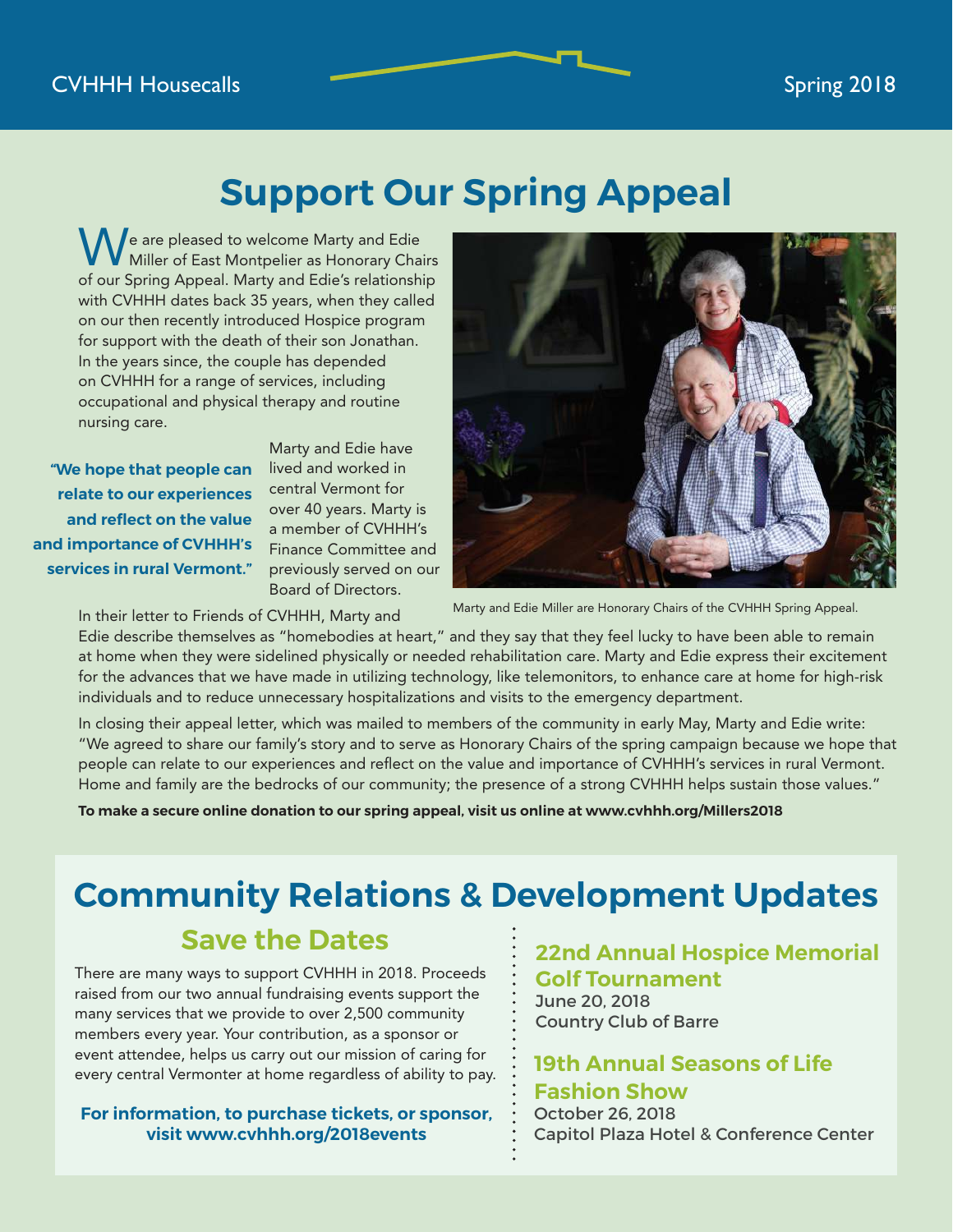## **Finding His Voice**

ichael Bedell of Northfield has a progressive neurological disorder that is similar to Parkinson's and which compromises his ability to speak, swallow, and use his muscles.

Michael is retired from the Vermont National Guard and a career at Rock of Ages.

By working with one of CVHHH's Speech-Language Pathologists, Rachel Audy, and following a rigorous speech treatment called LSVT LOUD, Michael has improved his voice loudness and quality, and is also making improvements in his ability to articulate when he makes phone calls.

To watch video of Michael working with Rachel, visit us online at www.cvhhh.org/voice



Michael Bedell of Northfield works on his voice-strengthening exercises in his dining room with Speech-Language Pathologist Rachel Audy. Rachel uses her phone to track and record how loud and for how long Michael can sustain his voice.

**"Working as a Speech-Language Pathologist allows me to help clients like Michael express their thoughts and feelings and to receive information from the world around them." - Rachel Audy, CVHHH**

## **A Message from Sandy Rousse continued**

When I was pregnant with my now 15-year-old-daughter Olivia, I had to be on bed rest for 13 weeks. Visits from the Maternal and Child Health Nurses were critical in keeping me focused on giving birth to a healthy baby. I have not forgotten the impact of their presence. They were my lifeline.

Of course, it's not only CVHHH staff who make a difference. CVHHH is part of a broad continuum of local providers, including the UVM Health Network-Central Vermont Medical Center, which collaborate daily to support central Vermonters. In recognition of this, we awarded UVMHN-CVMC our Community Partner of the Year Award for 2018. Anna Noonan, President & COO of the UVMHN-CVMC, accepted the award and said: "CVHHH is a cherished community partner and collaborator, and the visions of our organizations are

synergistic. Every day our teams work together to improve health outcomes using a person- and familycentered care approach. Receiving this recognition is an incredible honor."

As you read through this issue of Housecalls, you will meet more people who, in one way or another, are connected to this organization and help people remain at home and independent while improving their quality of life. You can read about Spring Appeal Chairs, Marty and Edie Miller of East Montpelier. You can also read about a client in Northfield who has worked through a rigorous course of treatment with one of our Speech-Language Pathologists to reach important life goals. I thank all staff and community partners for what CVHHH is and strives to be. And, I thank you, our community, for the generous support you give to CVHHH.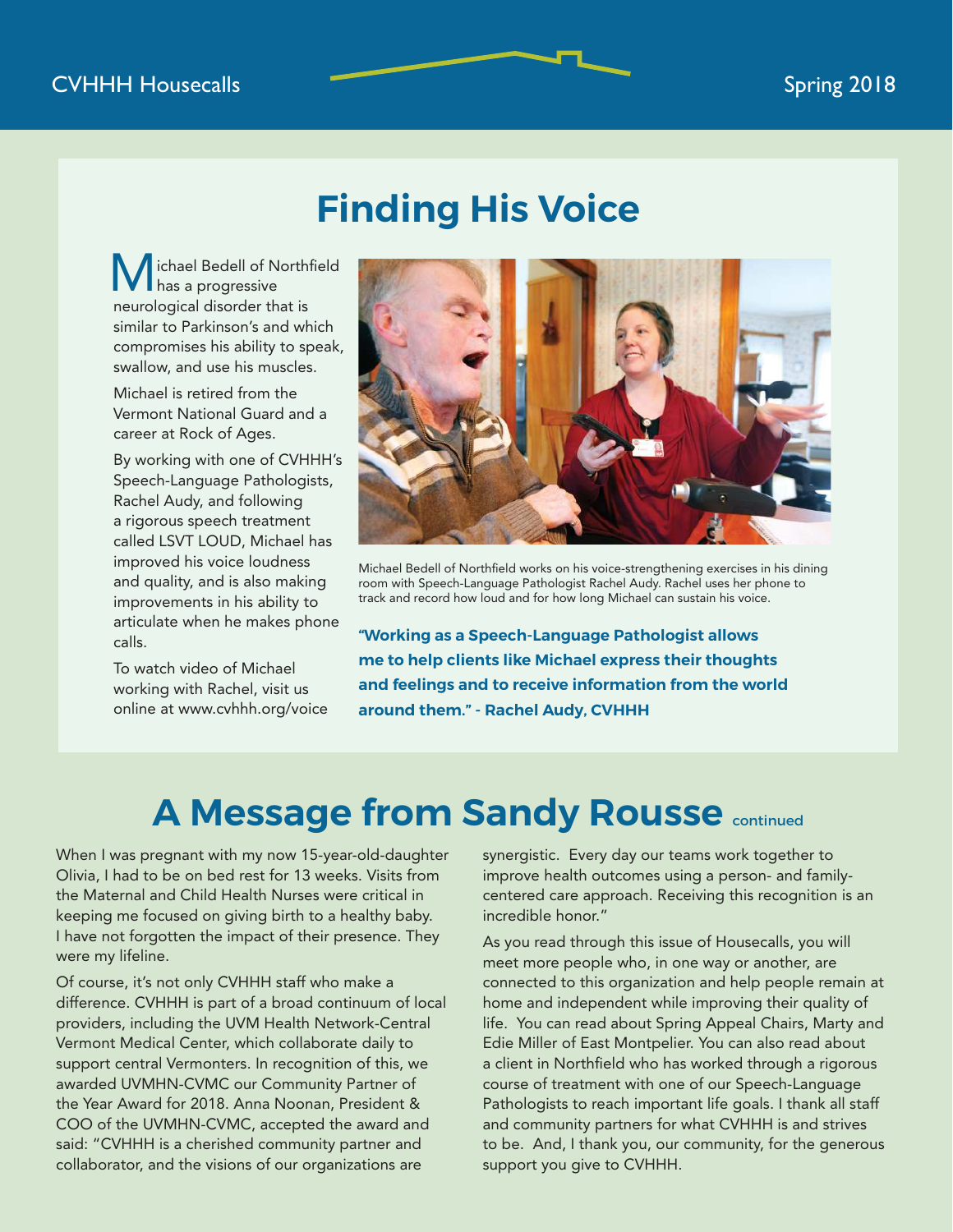## **CVHHH Welcomes Two New Board Members**



## **Eric Quintin, Psy.D., QMHP**

#### **Director of Case Management, Washington County Mental Health Services**

Eric Quintin has worked as a clinician and therapist, with a specialty in schizophrenia and other psychotic disorders, for the past 15 years. For a decade, he has worked in Vermont's public mental health system, at Northeast Kingdom Mental Health and, currently, as the Director of Case Management for Washington County Mental Health Services, where he serves adults with severe mental illness. Eric received his Doctor of Psychology from the University of Quebec in Montreal. He lives in Barre Town with his wife and enjoys volleyball, mixed martial arts, and computer gaming.



#### **Paulette J. Thabault, DNP, APRN, ANP-BC, JD, FAANP Director and Professor, Norwich University, School of Nursing**

In addition to her role at Norwich University, Paulette is an Adult Nurse Practitioner at the Community Health Center of Burlington, where she focuses on treatment of obesity and related chronic diseases. Paulette holds an AD in Nursing from University of Vermont, MSN from Simmons College, DNP from Northeastern University, and a JD from New England School of Law. Paulette serves on the Vermont Board of Nursing, Advanced Practiced Registered Nurse sub-committee, and is the current Board President of Lund. Paulette lives in South Burlington with her husband and enjoys skiing, running, biking, and attending local music and food festivals.

## **Helping Vermonters Stay at Home**

Our goal as a community-based provider of home<br>health and hospice care is to ensure that central ur goal as a community-based provider of home Vermonters are able to stay safely and comfortably in their own homes.

Late last year, when we realized that our 60-day rehospitalization rate had peaked above the national average, our Chief Quality Officer, Becky McClung, MSN, RN, immediately went to work and developed a quality improvement plan with the input of clinical and home-visiting staff.

"Our 60-day rehospitalization rate, which is the rate at which individuals are readmitted to the hospital within 60 days of being brought on to our services, simply did not reflect the level of care that we provide," says Becky. "We knew that we could do better and developed an improvement plan."

Over the course of nine months, Becky regularly met

with visiting clinicians and came up with a set of best practices to use for every home health patient that we serve.

"Educating our patients about their disease processes and how to manage their conditions at home, including managing their medications and understanding how to control their symptoms, were the foundation for our plan. We also worked with our patients to understand when to call CVHHH after hours instead of going to the emergency room."

Happily, the project was a success. By April, the 60 day rehospitalization rate was reduced by just over one and a half percent, from 18.7% down to 17.1%. This will continue to be an area of focus for our team.

To learn more about what we do to help central Vermonters maintain their health and independence, visit www.cvhhh.org.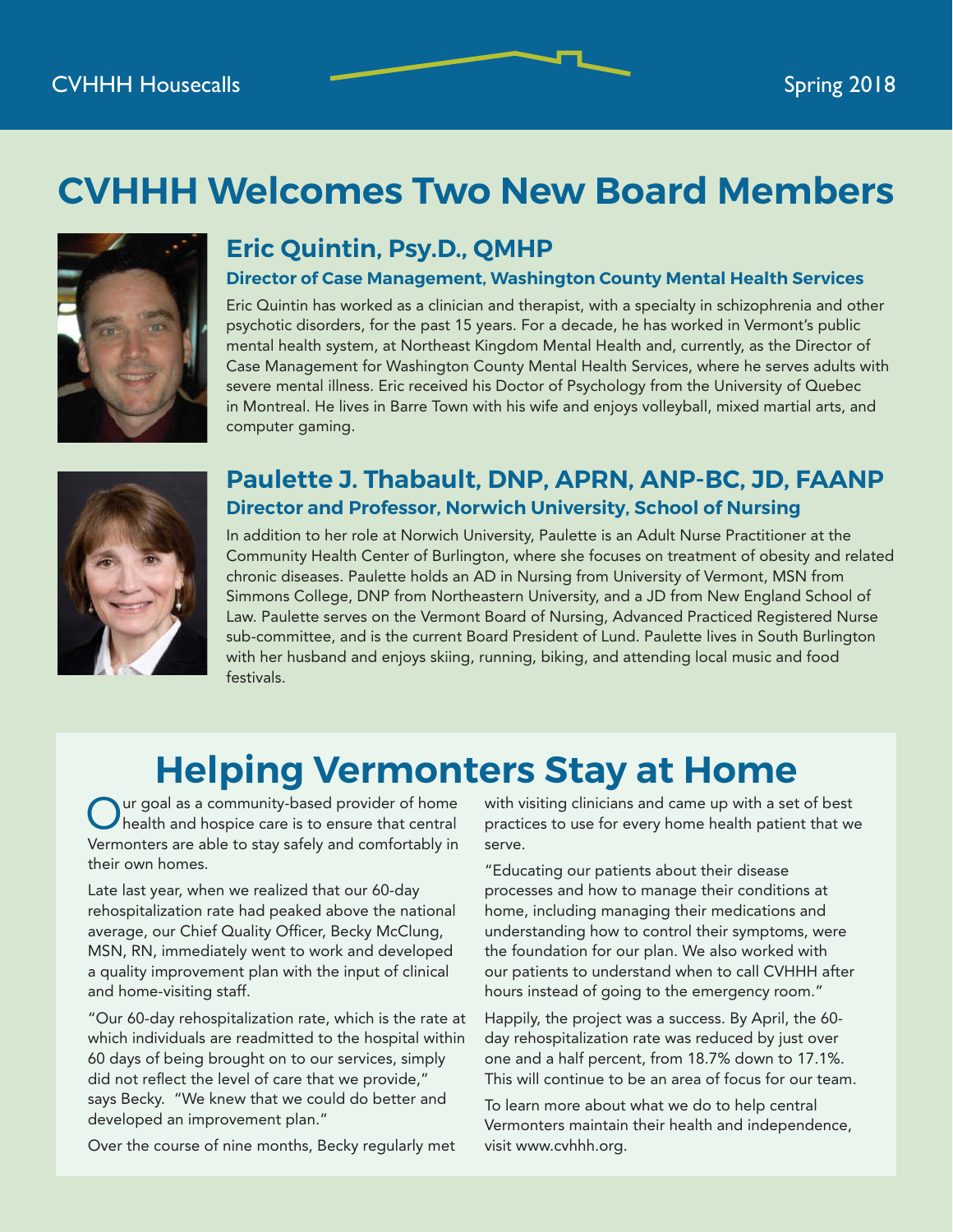## **About Central Vermont Home Health & Hospice**

#### **Our Service Area**

As a full-service, not-for-profit Visiting Nurse Association, we care for all central Vermonters living in 23 communities in Washington and Orange Counties regardless of ability to pay.

#### **Stay in Touch with Us**

Email marketing manager Emily McKenna at emckenna@cvhhh.org to be added to our email list. We will send you updates on our agency and events.



## **How Can We Care For You?**



We provide health- and supportive-care services to central Vermonters at home and care for individuals from birth through the end of life, including:

- Physical Therapy After Joint Replacement
- Wound Care & Telemedicine
- Heart Disease & Diabetes Care
- Dementia Care
- Personal Care
- Support for Moms & Babies
- Hospice Care
- Medical Social Work
- Care After a Stroke

For questions about how we may help you or a family member, call Derek Kouwenhoven, MSN, RN, at 224-2269.